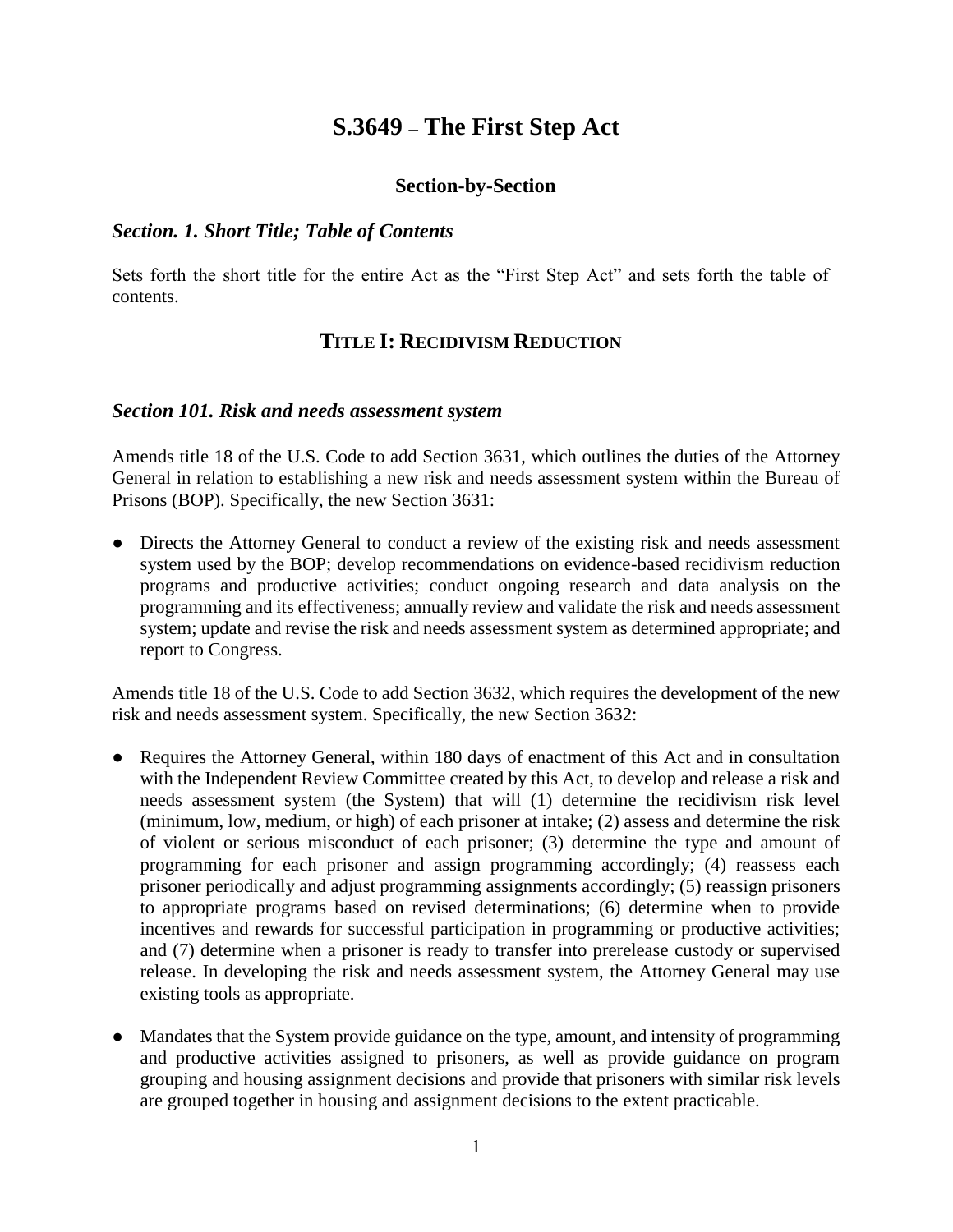- Requires the System to also provide incentives and rewards for prisoners to participate in programming and activities, including increased phone and visitation privileges, transfer to an institution closer to the inmate's release residence, and earned time credits. Further, BOP is instructed to develop additional policies to provide appropriate incentives for successful participation in programming, which may include increased commissary spending limits and product offerings, extended opportunities to access the email system, and consideration of transfer to preferred housing units.
- Permits prisoners to earn 10 days of time credits for each 30 days of successful participation in recidivism risk reduction programming or activities. A prisoner that is classified as minimum or low risk for recidivating and that has not increased their risk of recidivism over two reassessments can earn an additional 5 days for each 30 days of successful participation (for a total of 15 days earned per period). A prisoner may not earn time credits for programming or activities participated in before enactment of this Act and before the prisoner's sentence commences. Prisoners who have successfully participated in recidivism reduction programs or productive activities and who have been determined to be at minimum or low risk for recidivating at their last two reassessments shall apply their time credits toward time in prerelease custody or supervised release.
- In addition to the exclusion preventing all but those classified as minimum or low risk from redeeming time credits, makes clear that prisoners are ineligible to earn time credits if the prisoner is serving a sentence for conviction of certain offenses, including crimes relating to terrorism, murder, sexual exploitation of children, espionage, violent firearms offenses, or those that are organizers, leaders, managers, supervisors in the fentanyl and heroin drug trade. Prisoners are also ineligible to apply time credits if subject to a final order of removal under the Immigration and Nationality Act.
- Requires prisoners participating in the recidivism reduction programming or productive activities to be reassessed for recidivism risk not less than annually. Requires prisoners determined to be at medium or high risk and with an anticipated release date within 5 years to be reassessed more frequently. If a reassessment shows that a prisoner's risk of recidivating has changed, BOP shall update the prisoner's classification and reassign the prisoner to appropriate recidivism reduction programming based on such changes.
- Requires BOP to establish guidelines for reducing rewards and incentives for prisoners who violate prison, program, or activity rules, and for restoring those rewards and incentives based on individual progress.
- Requires the Attorney General to develop and implement training programs for BOP officials and employees responsible for administering the System and to conduct annual audits of BOP's use of the System.

Amends title 18 of the U.S. Code to add Section 3633, which requires the new risk and needs assessment system to rely on evidence-based recidivism reduction programs. Specifically, the new Section 3633: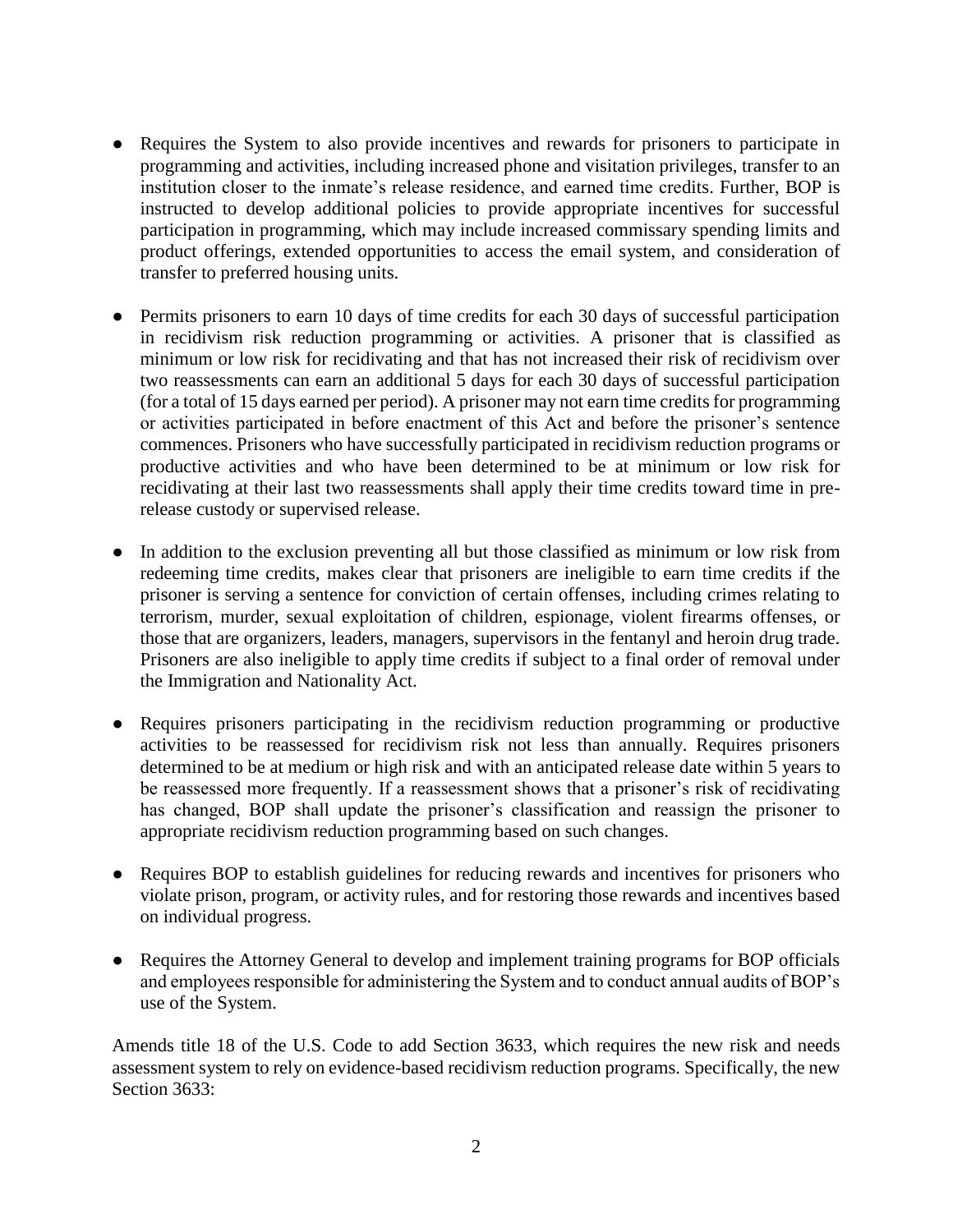Requires the Attorney General, prior to releasing the risk and needs assessment system and in consultation with the Independent Review Committee created by this Act, to review the effectiveness of evidence-based recidivism reduction programs that exist in prisons operated by BOP, review such programs that exist in State-operated prisons throughout the U.S., identify the most effective evidence-based recidivism reduction programs, review policies for entering into evidence-based recidivism reduction partnerships, and direct BOP on such programming and partnerships.

Amends title 18 of the U.S. Code to add Section 3634, which requires a report on the new risk and needs assessment system. Specifically, the new Section 3634:

● Directs the Attorney General to submit a report about the activities undertaken as a result of this Act, beginning two years after enactment and annually thereafter for five years. The report shall assess the types and effectiveness of programming and activities, recidivism rates, the status of prison work programs, BOP compliance with implementation requirements, progress and savings, and recommend how to reinvest savings.

Amends title 18 of the U.S. Code to add Section 3635, which defines a number of key terms used in this Act.

#### *Section 102. Implementation of system and recommendations by Bureau of Prisons*

Amends Section 3621 of title 18 of the U.S. Code to implement the risk and needs assessment system. Specifically, directs BOP to, within 180 days of the Attorney General's release of the System, (1) implement the System and complete a risk and needs assessment for each prisoner; (2) begin to expand the effective programs it offers and add any new ones necessary to effectively implement the System; and (3) begin to implement the other risk and needs assessment tools necessary to effectively implement the System over time. Requires BOP to phase in such programs within two years and to develop and validate the risk and needs assessment tool to be used in reassessments during the phase-in period. Permits BOP to begin expanding programming and production activities and offering incentives and rewards for participation upon enactment of the Act, and requires Attorney General to develop policies to allow BOP wardens to enter into partnerships with nonprofit organizations, institutions of higher education, private entities, and industry-sponsored organizations. Ensures that all prisoners have the opportunity to actively participate in programming or activities.

Amends Section 3624 of title 18 of the U.S. Code to clarify congressional intent behind good time credit, which is earned for "exemplary compliance with institutional disciplinary regulations," to ensure that a prisoner who is serving a term of imprisonment of more than 1 year may receive good time credit of 54 days per year toward the service of the prisoner's sentence. Also establishes eligibility for prerelease custody or supervised release for risk and needs assessment system participants. Allows such eligible prisoners to be placed in home confinement or residential reentry centers, subject to the conditions required by the Act and the BOP Director, or transferred to begin a term of supervised release; a violation of the conditions of prerelease custody may result in revocation and require the violator to return to prison.. Requires the Attorney General, in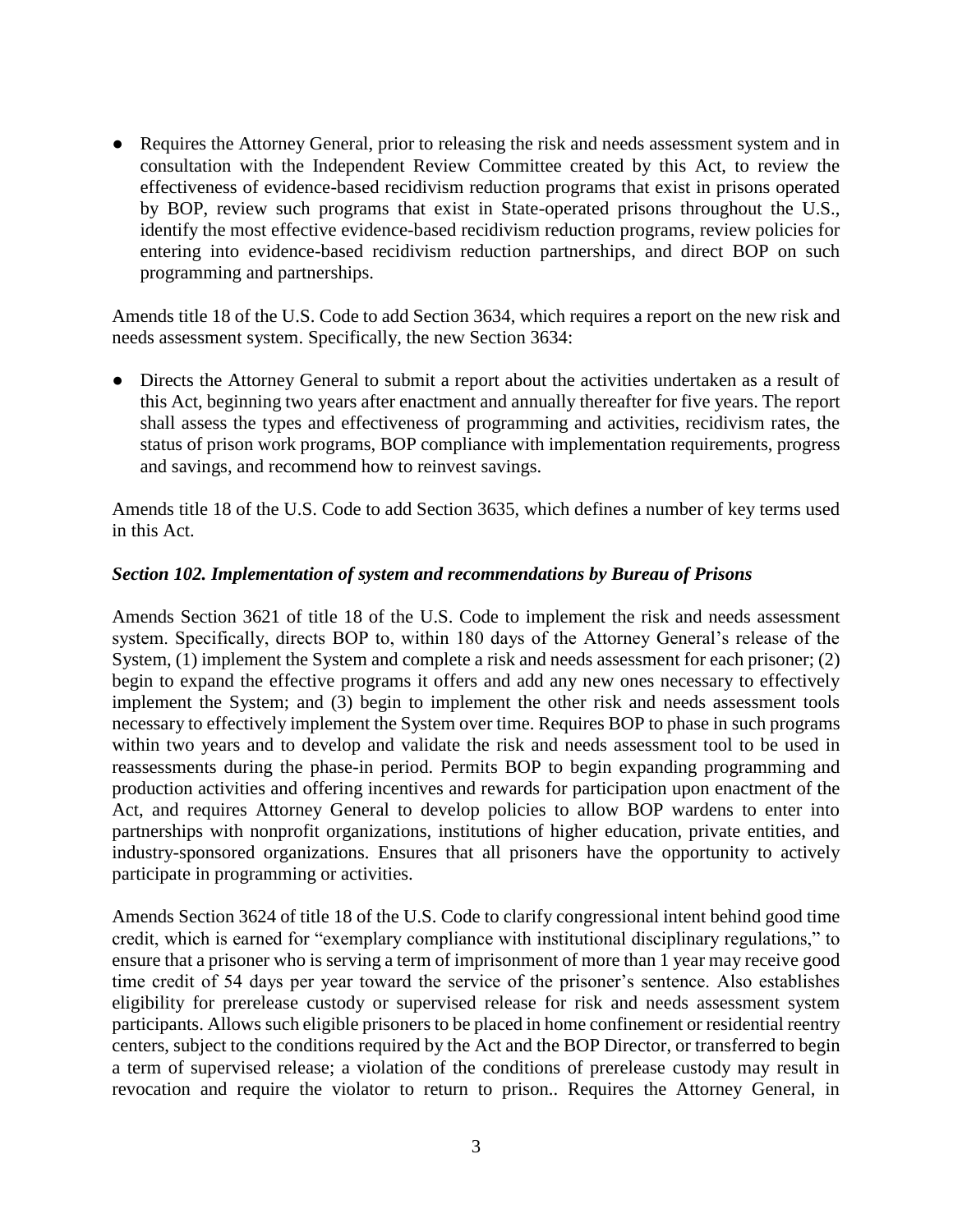consultation with the Assistant Director for the Office of Probation and Pretrial Services, to issue guidelines for BOP to use in determining the appropriate type of prerelease custody or supervised release and level of supervision required, as well as consequences for violations of prerelease custody conditions. Requires the BOP Director to enter into agreements with the United States Probation and Pretrial Services to supervise prisoners placed in home confinement and ensure that there is sufficient prerelease custody capacity to accommodate all eligible prisoners Additionally, allows prisoners to receive mentoring services from a person that provided those services to the prisoner while incarcerated, absent a significant security risk.

Clarifies that the amendments in this section related to prerelease custody shall take effect on the date that the Attorney General completes and releases the new risk and needs assessment system, and apply with respect to offenses committed before, on, or after the date of enactment of the Act, except with respect to offenses committed before November 1, 1987 (which are subject to federal parole).

### *Section 103. GAO report*

Requires the Comptroller General to conduct a biennial audit on BOP's use of the risk and needs assessment system, including an analysis of the implementation of the System, recidivism reduction programs and productive activities, and transfers to prerelease custody or supervised release.

### *Section 104. Authorization of appropriations*

Authorizes \$75 million annually for fiscal years 2019 through 2023 to carry out the activities described in the Act. Clarifies that it is the sense of Congress that savings associated with recidivism reduction resulting from the Act be reinvested into resources for state and local law enforcement, evidence-based recidivism reduction programs offered by BOP, and ensuring eligible prisoners have access to such programs and productive activities.

### *Section 105. Rule of construction*

Sets forth that nothing in this Act may be construed to provide authority to place a prisoner on prerelease custody who is serving a term of imprisonment for a non-federal crime.

### *Section 106. Faith-Based considerations*

Clarifies that a program, treatment, regimen, group, company, charity, person, or entity of any kind considered under this Act may not be discriminated against on the basis that it may be or is faithbased.

### *Section 107. Independent Review Committee*

Establishes an Independent Review Committee, which shall be hosted by a nonpartisan and nonprofit organization selected by the National Institute of Justice; the organization must have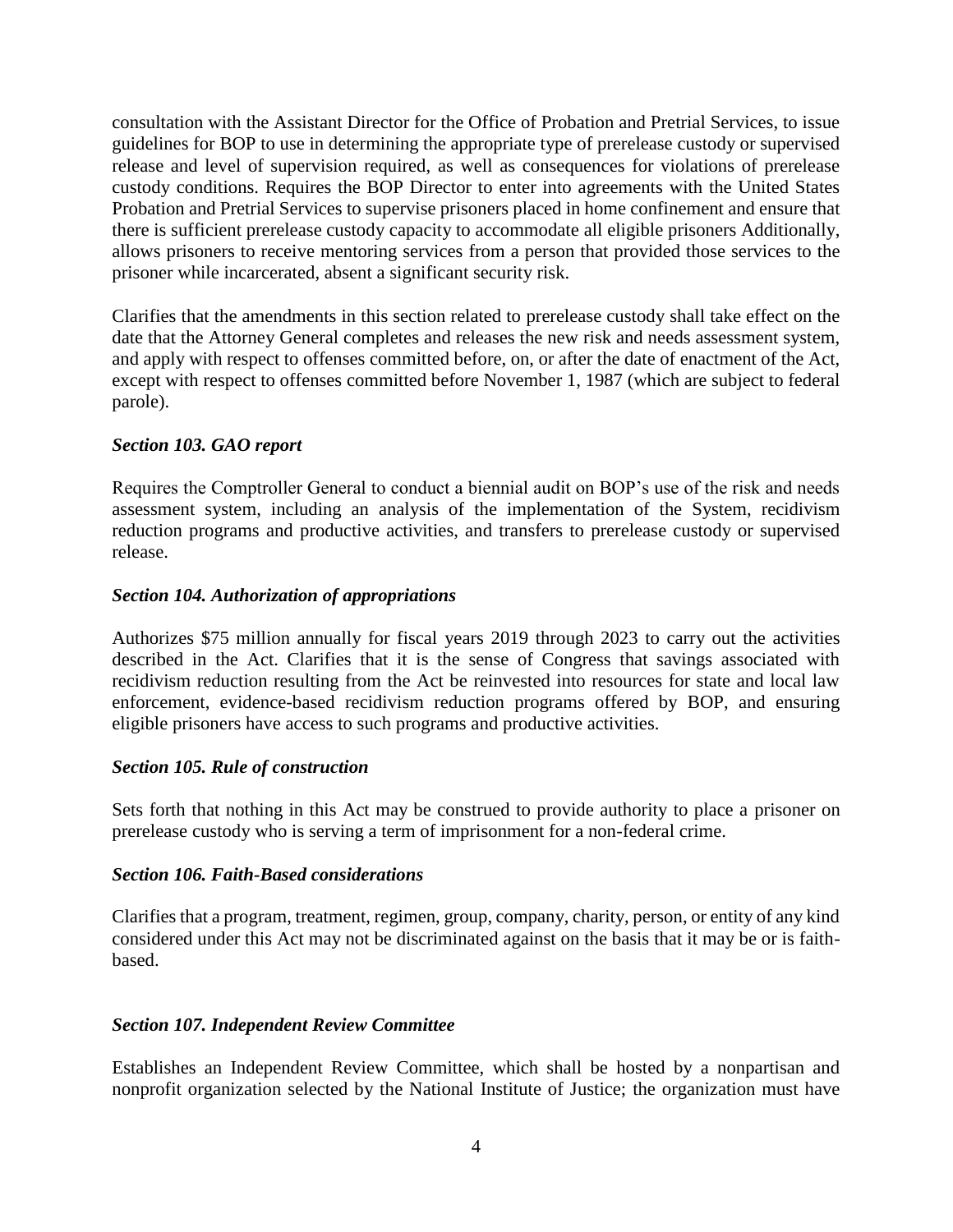expertise in the study and development of risk and needs assessment tools. The Committee must be established within 30 days of enactment, and the organization hosting the Committee shall appoint at least six experts in implementation, study and assessment of risk assessment tools, as members of the Committee. The Committee shall assist the Attorney General in the development of the risk and needs assessment system and terminate 30 days after the System is released.

## **TITLE II: BUREAU OF PRISONS SECURE FIREARMS STORAGE**

### *Section 201. Short Title*

Sets forth the short title for Title II as the "Lieutenant Osvaldo Albarati Correction Officer Self-Protection Act of 2016."

#### *Section 202. Secure firearms storage*

Requires the Director of BOP to ensure that employees are allowed to store firearms in a vehicle lockbox approved by the Director of the BOP. Where storage in vehicles isn't possible, the BOP should provide alternative opportunities to store weapons. Allows employees to carry concealed firearms on the premises outside the secured perimeter of the institution.

### **TITLE III: RESTRAINTS ON PREGNANT PRISONERS PROHIBITED**

### *Section 301. Use of restraints on prisoners during the period of pregnancy and postpartum recovery prohibited*

Prohibits the use of restraints on prisoners during the period of pregnancy and postpartum recovery. The prohibition shall not apply if the prisoner is determined to be an immediate and credible flight risk or poses an immediate and serious threat of harm to herself, or others. In such a case, the least restrictive means must be used, and certain restraint methods that pose heightened risk are nonetheless prohibited. Requires a report to be filed with the Director of BOP and prisoner's healthcare professional when restraints are used. Requires BOP to provide information to Congress annually. Requires appropriate training and the development of guidelines, and requires notice to pregnant prisoners of restrictions on use of restraints

## **TITLE IV: SENTENCING REFORM**

#### *Section 401. Reduce and restrict enhanced sentencing for prior drug felonies*

The enhanced mandatory minimums for prior drug felons are reduced: the three-strike mandatory penalty is reduced from life imprisonment to 25 years, and the 20-year mandatory minimum is reduced to 15 years. The offenses that trigger these enhanced mandatory minimum sentences are also reformed. Currently, those offenses may include any prior drug felony. This bill would both limit qualifying prior convictions to serious drug felonies which occurred within 15 years, and expand qualifying prior convictions to include serious violent felonies. This provision is not retroactive and will not apply to any person sentenced before enactment of the Act.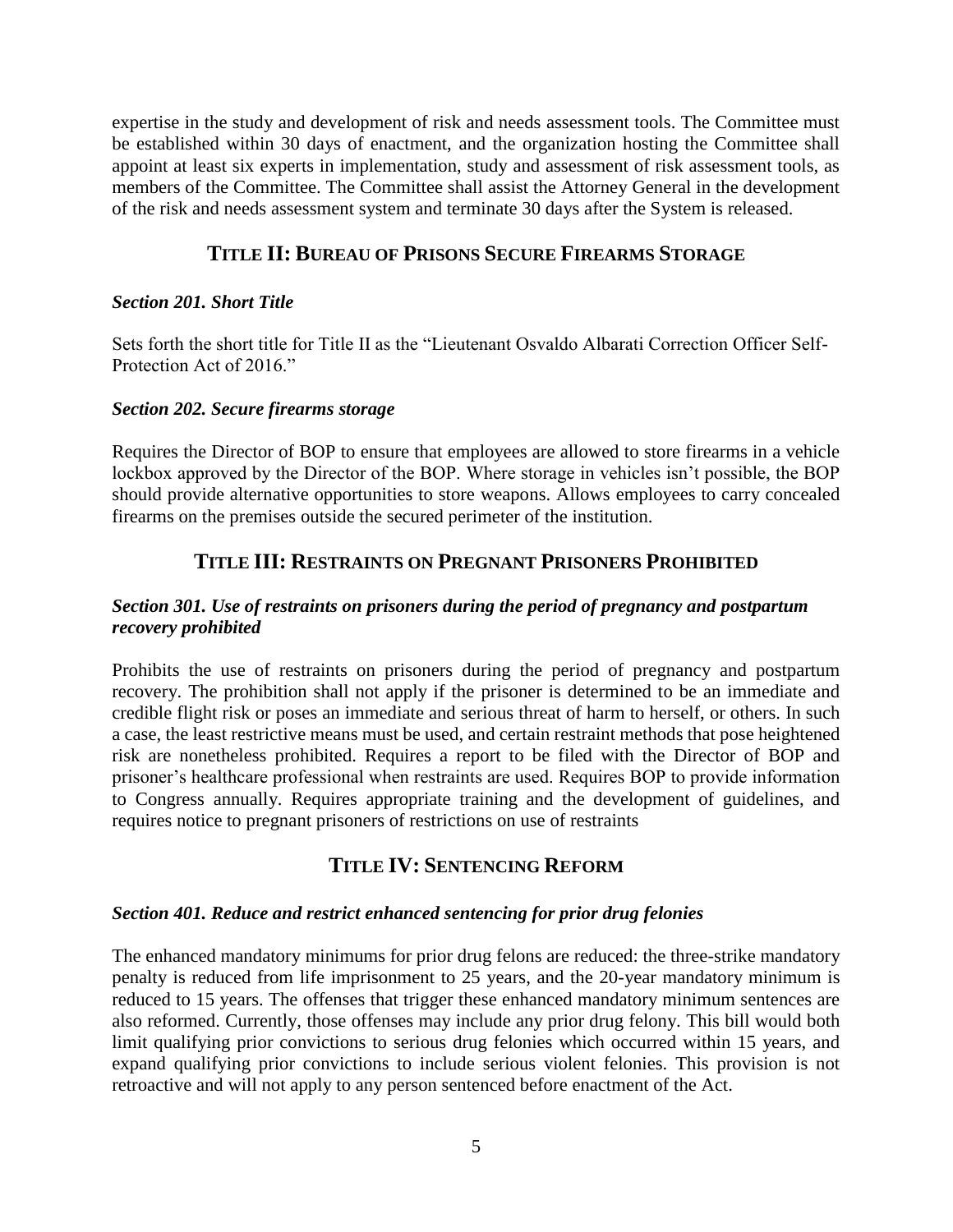### *Section 402. Broadening of existing safety valve*

Under section 3553 of title 18, the existing "safety valve" authorizes a sentencing court to consider a sentence below the statutory minimum for certain non-violent, low-level drug offenders. But the court may only do this if an offender (1) has only 1 criminal history point, (2) did not use violence, or possess any dangerous weapon; (3) did not commit an offense resulting in death or serious bodily injury; (4) was not an organizer, leader, manager, supervisor of others in the offense; and (5) has fully cooperated with law enforcement in providing all information and evidence related to his or her crimes. Those criteria remain in place, but this section expands the existing safety valve to include offenders with up to four criminal history points, excluding 1-point offenses, such as minor misdemeanors. However, offenders with prior "3 point" felony convictions (sentences exceeding one year and one month) or prior "2 point" violent offenses (violent offenses with sentences of at least 60 days) will *not* be eligible for the safety valve absent a judicial finding that those prior offenses substantially overstate the defendant's criminal history and danger of recidivism. This provision is not retroactive and will only apply where a conviction is entered on or after the date of enactment.

### *Section 403. Clarification of section 924(c) of title 18, United States Code*

This section clarifies congressional intent that the enhanced mandatory minimum sentence for using a firearm during a crime of violence or drug crime is limited to offenders who have previously been convicted and served a sentence for such an offense—the so-called 924(c) "stacking" problem. This provision does not apply retroactively, and will not apply to any person sentenced before enactment of the Act.

#### *Section 404. Application of Fair Sentencing Act*

The Fair Sentencing Act of 2010 reduced the disparity in sentencing between crack and powder cocaine. This provision permits offenders sentenced under those provisions before they were modified to petition the sentencing court for a reduction in sentence consistent with the new crack cocaine sentencing law. The section expressly prohibits successive requests for relief and double relief under the Fair Sentencing Act and the First Step Act.

## **TITLE V: MISCELLANEOUS CRIMINAL JUSTICE**

#### *Section 501. Placement of prisoners close to families*

Provides that prisoners shall be, subject to bed availability, the prisoner's security designation and other considerations such as mental and medical health needs, placed in a facility as close as practicable to the prisoner's primary residence, and to the extent practicable, not more than 500 driving miles from the prisoner's primary residence. A prisoner with a security designation higher than the facilities closest to its release will not be transferred to a lower-security prison as a result of this provision.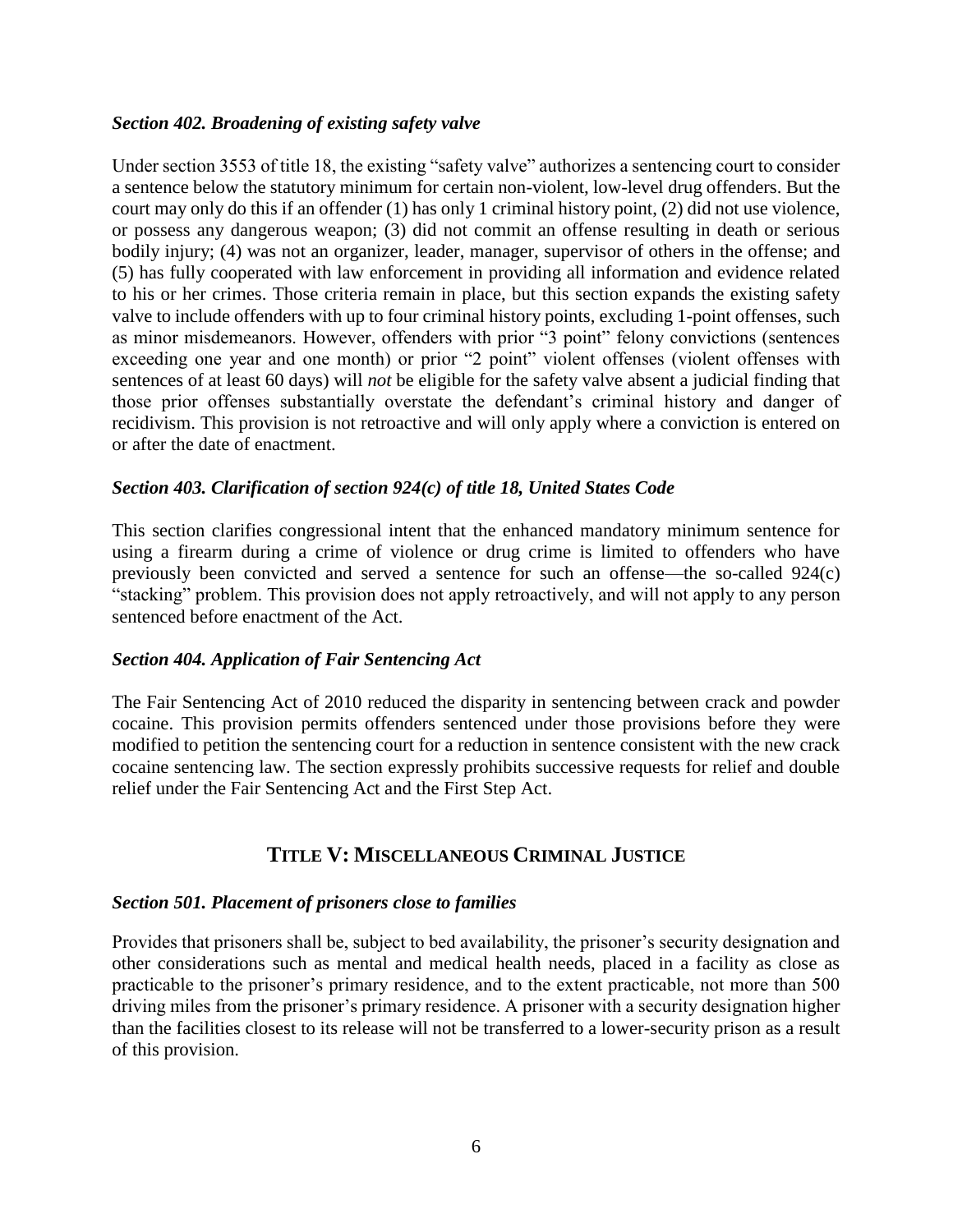### *Section 502. Home confinement for low-risk prisoners*

Requires the Bureau of Prisons to place prisoners with lower risk levels and needs on home confinement for the maximum amount of time permitted.

### *Section 503. Federal prisoner reentry initiative reauthorization; modification of imposed term of imprisonment*

Expands consideration of eligibility for the Federal Prisoner Reentry Initiative under the Second Chance Act of 2007, and to permit home detention of elderly and terminally ill offenders.

Increases the use and transparency of compassionate release procedures under section 3582 of title 18, by expediting BOP consideration of petitions; providing family members the opportunity to visit terminally ill offenders; ensuring assistance with submissions of petitions for compassionate release; and improving notice and review requirement. Requires the Director of the Bureau of Prisons to provide an annual report describing requests and releases made under this subsection, as well as additional information.

#### *Section 504. Identification for returning citizens*

Requires that, prior to release from a Federal prison, an individual should be provided with his or her birth certificate and photo identification.

#### *Section 505. Expanding inmate employment through Federal Prison Industries*

Authorizes new markets for Federal prison industries products, including to public entities for use in penal or correctional institutions or disaster relief, to the government of the District of Columbia, and to any  $501(c)(3)$ ,  $(c)(4)$ , or (d) tax-exempt organization. Requires a GAO Report not later than 90 days after enactment of the Act on Federal Prison Industries, including on its scope, effectiveness, and quality of workplace conditions and products.

#### *Section 506. De-escalation training*

Requires the BOP to provide de-escalation training as part of the regular training requirements of correctional officers to assist them in managing encounters with prisoners, including prisoners who possess a mental illness or cognitive defect, to ensure the officers' and prisoners' safety.

#### *Section 507. Evidence-Based treatment for opioid and heroin abuse*

Requires BOP to submit to Congress a report and evaluation of the current pilot program to treat heroin and opioid abuse through medication-assisted treatment, and a plan to expand it.